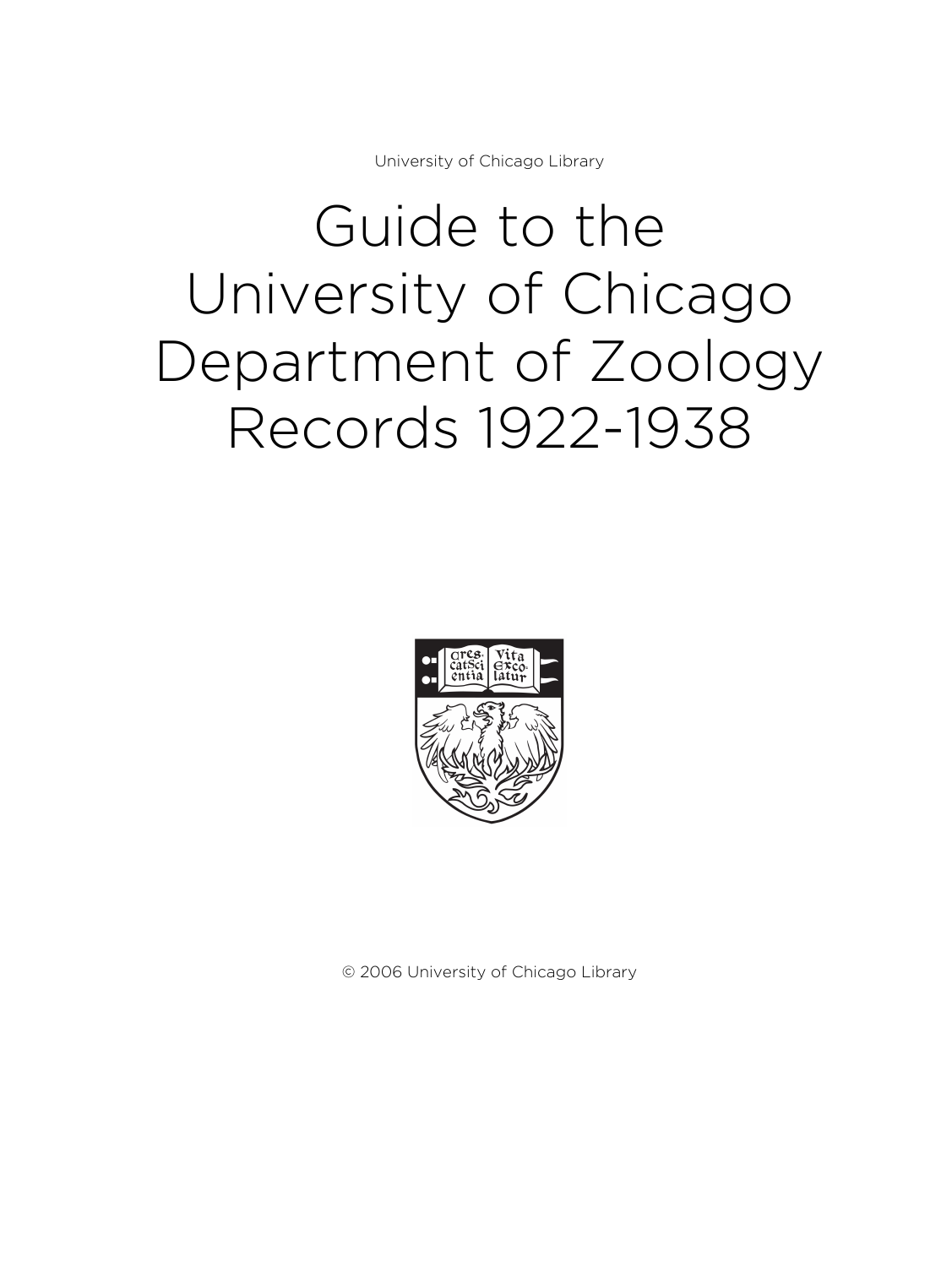# **Table of Contents**

| Descriptive Summary                                           | 3 |
|---------------------------------------------------------------|---|
| Information on Use                                            | 3 |
| Access                                                        | 3 |
| Citation                                                      | 3 |
| <b>Historical Note</b>                                        | 3 |
| Scope Note                                                    | 3 |
| <b>Related Resources</b>                                      | 4 |
| Subject Headings                                              | 4 |
| <b>INVENTORY</b>                                              | 4 |
| Series I: Correspondence                                      | 4 |
| Series II: Budget Operations, 1923-1937                       | 7 |
| Series III: Positions, Assistantships, Fellowships, 1922-1928 | 8 |
| Series IV: Records                                            |   |
|                                                               |   |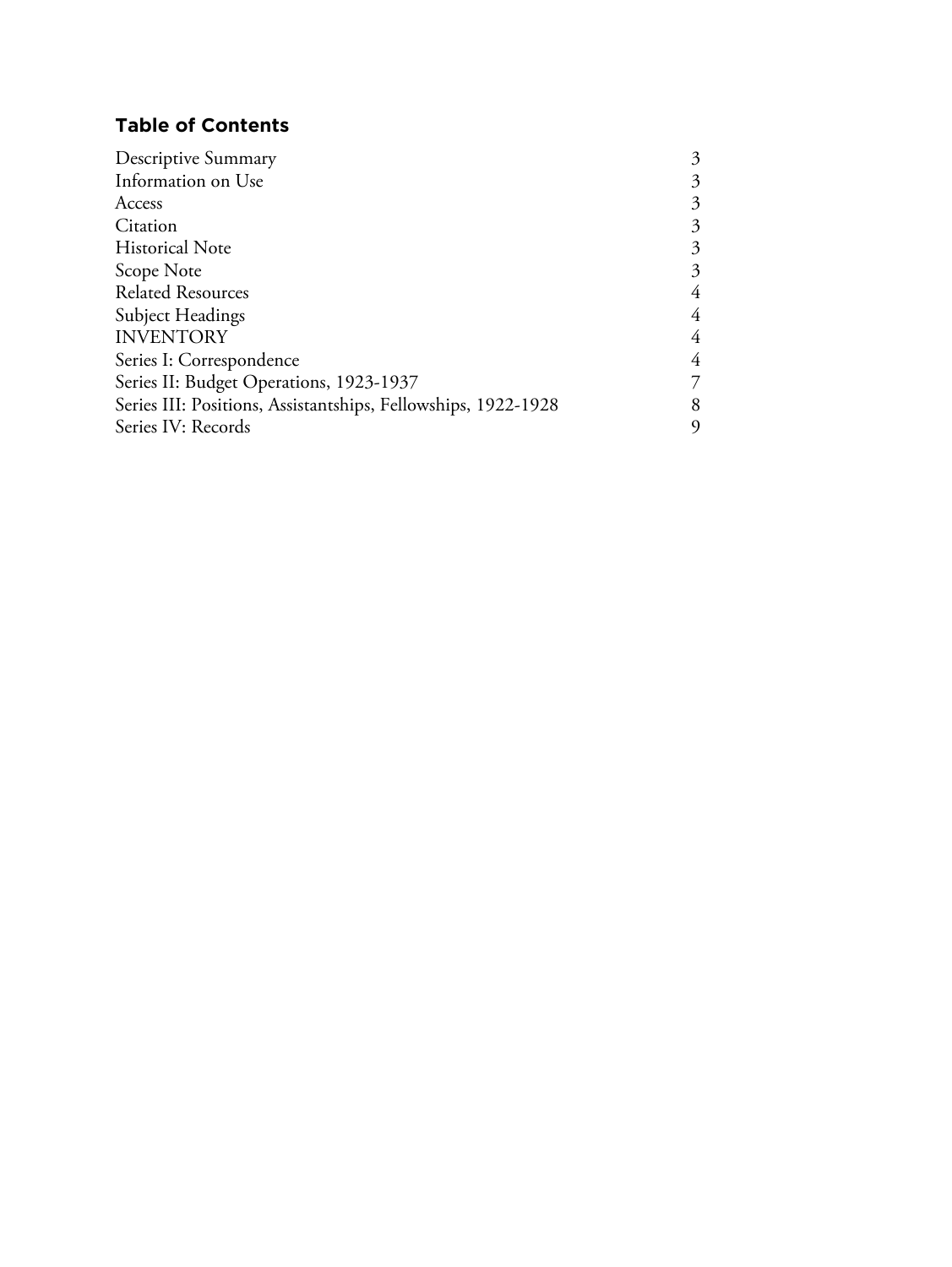# **Descriptive Summary**

| <b>Identifier</b> | ICU.SPCL.ZOOLOGYDEPT                                                                                                                                                                                                                                                                                                                                                                                                                                              |
|-------------------|-------------------------------------------------------------------------------------------------------------------------------------------------------------------------------------------------------------------------------------------------------------------------------------------------------------------------------------------------------------------------------------------------------------------------------------------------------------------|
| <b>Title</b>      | University of Chicago. Department of Zoology. Records                                                                                                                                                                                                                                                                                                                                                                                                             |
| <b>Date</b>       | 1922-1938                                                                                                                                                                                                                                                                                                                                                                                                                                                         |
| <b>Size</b>       | 2 linear ft. (4 boxes)                                                                                                                                                                                                                                                                                                                                                                                                                                            |
| <b>Repository</b> | Special Collections Research Center<br>University of Chicago Library<br>1100 East 57th Street<br>Chicago, Illinois 60637 U.S.A.                                                                                                                                                                                                                                                                                                                                   |
| <b>Abstract</b>   | Established in 1892 as the Department of Zoology and Paleontology aand<br>reorganized as the Department of Zoology in 1893. The Records contain<br>correspondence, financial and budgetary records, reports, minutes, course<br>announcements, and examinations. Includes correspondence of department<br>chairman, C.M. Child (1931-1934). Material relates to the administration of<br>the department, curriculum, appointments, scholarships, and fellowships. |

# **Information on Use**

# **Access**

No restrictions.

# **Citation**

When quoting material from this collection, the preferred citation is: University of Chicago. Department of Zoology. Records, [Box #, Folder #], Special Collections Research Center, University of Chicago Library

# **Historical Note**

The Department of Biology was founded in 1892. Before the end of the University's first year of operation, this department was subdivided into the departments of Zoology, Anatomy and Histology, Physiology, Neurology, and Paleontology.

# **Scope Note**

This collection consists of four boxes of material, which originated in the Zoology Department during the years 1922-1938. As of this date the collection is somewhat fragmentary.

The first box contains correspondence. The majority of these letters pertain to the period, 1931-1934, when Dr. C. M. Child was chairman of the department. Especially interesting are Child's letters to his Japanese associates regarding his trip to Japan in 1930.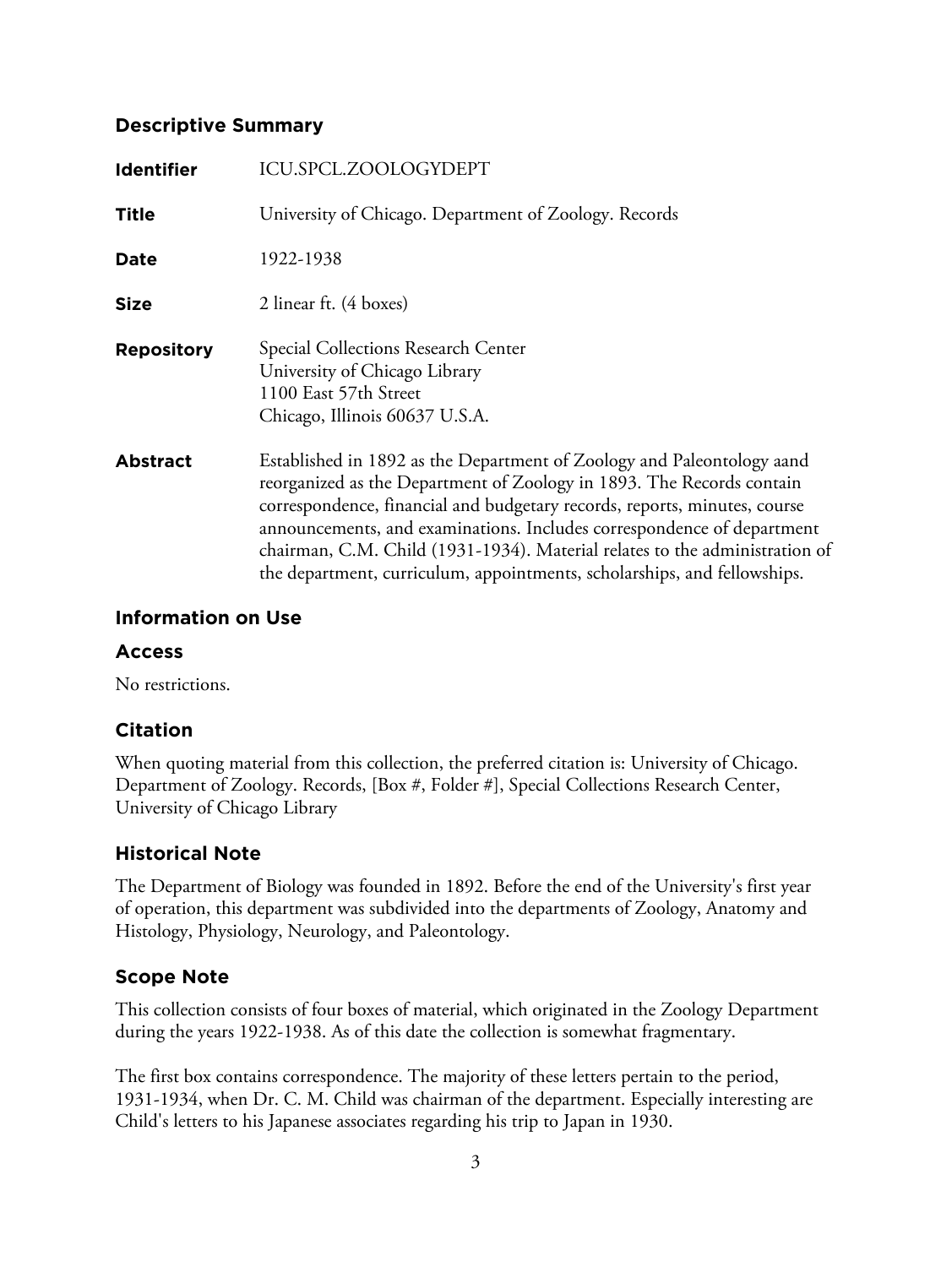Departmental, financial and budgetary records, 1923-1937, fill the second box. Correspondence of a perfunctory nature concerning appointments, scholarships, fellowships, and assistantships, 1922-1938, is contained in Box 3. Box 4 holds miscellaneous reports and records of meetings and examinations.

This material was deposited in the library by the Zoology Department in January 1966.

# **Related Resources**

The following related resources are located in the Department of Special Collections:

http://www.lib.uchicago.edu/e/spcl/select.html

Lillie, Frank R. Papers

# **Subject Headings**

- Child, Charles Manning, 1869-1954
- University of Chicago-History
- University of Chicago. Dept. of Zoology

# **INVENTORY**

# **Series I: Correspondence**

**Box 1**

**Folder 1**

- A
- Aldrich, Anderson
- Allee, W. C.
- American Association for the Advancement of Science
- Anokhin, P.

**Box 1**

**Folder 2**

B

- Baltzer, F.
- Barth, L. G.
- Bliss, H. H.
- Boucher, C. S.
- Boyden,
- Breasted, Charles
- Browman, L. G.
- Buchsbaum, Ralph

**Box 1**

**Folder 3**

Child, C. M.

**Box 1**

**Folder 4**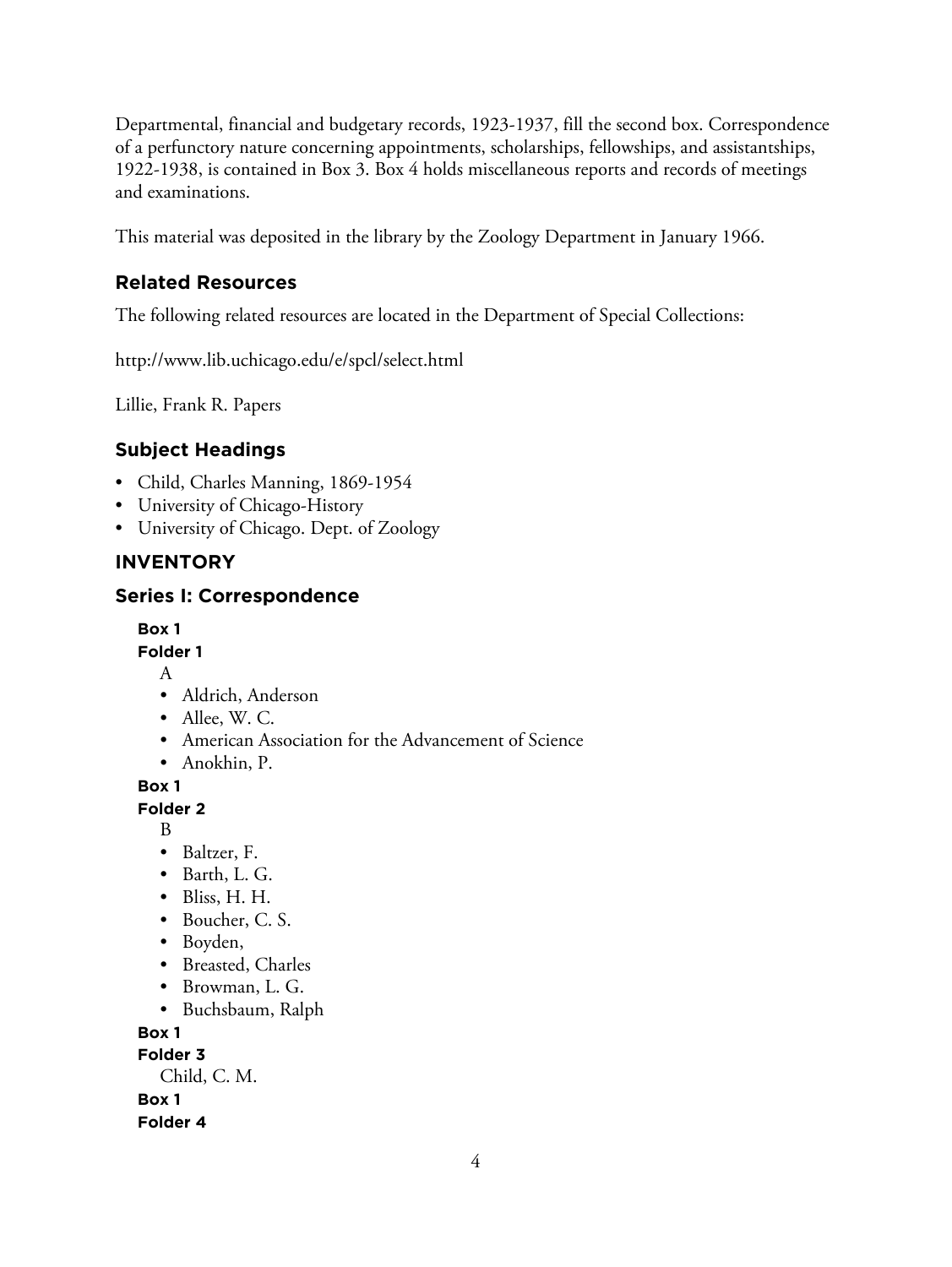D

- Darnell, J. F.
- Davis, Watson
- Davison, F. R.
- DeSilva, Harry

**Box 1**

#### **Folder 5**

D

- Dexter, R. R.
- Dodge, R.

**Box 1**

# **Folder 6**

Gowans, Ethel

# **Box 1**

**Folder 7**

H

- Hatai, S.
- Herrich, C. J.
- Holt, Henry and Company
- Honda, K.
- Hyman, L. H.

**Box 1**

#### **Folder 8**

K

- Kenk, Ramon
- Kille, Frank
- Kim, Hajik
- Knieps, G.
- Kobayaski, S.
- Komai, T.
- Korzybski, A.

**Box 1**

# **Folder 9**

L

- Lakhe, Margaret
- Laubenfels, M. W.

**Box 1**

# **Folder 10**

M

- McClendon, J. F.
- MacDonnell, T.
- McGraw, Myrtle
- Malouf, N. S.
- Mansbridge, F. R.
- Matsumoto, Tohru
- Minoura, T.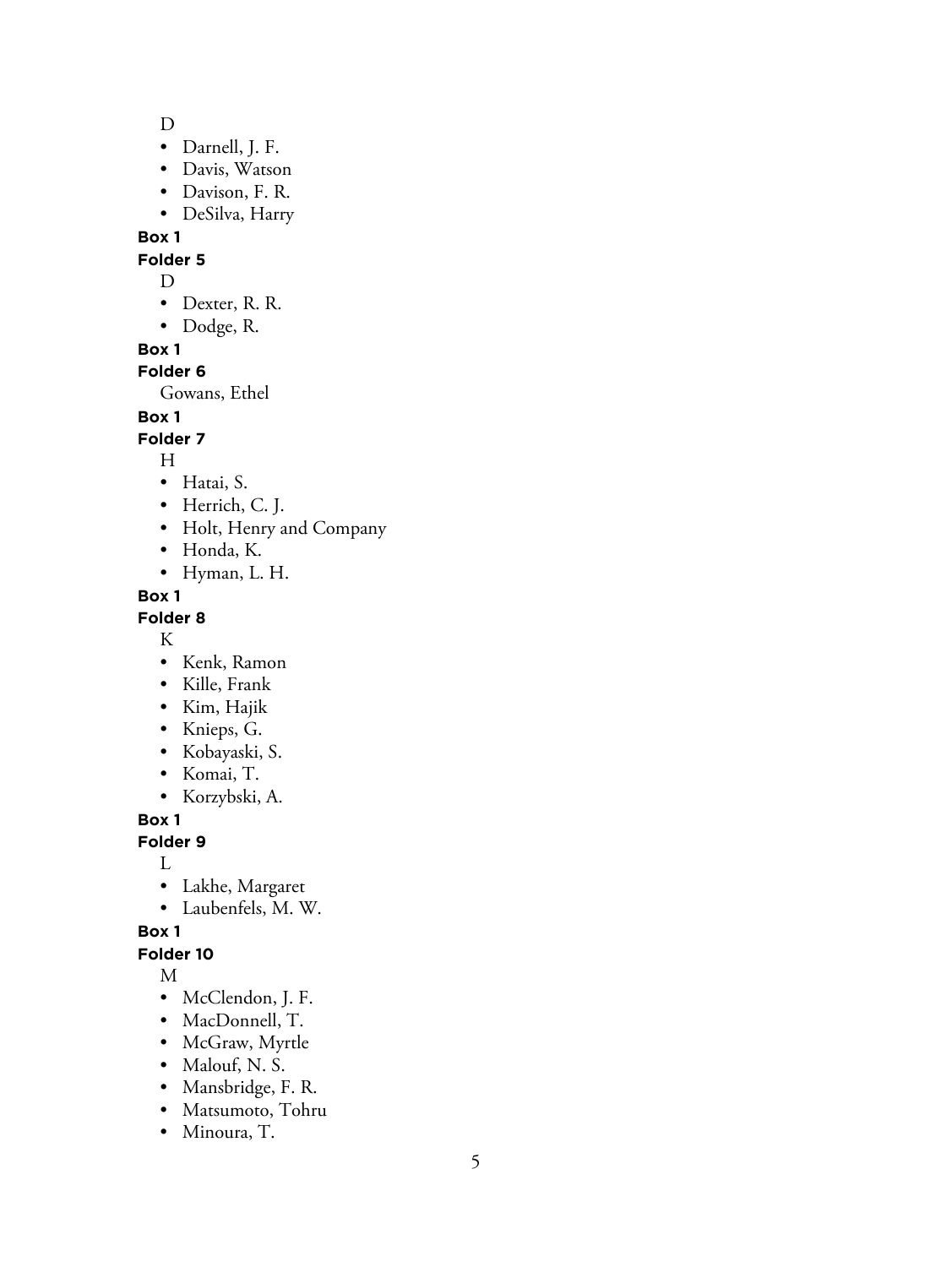- Moberg, E. C.
- Moore, Carl R.
- Motomura, I.

# **Box 1**

# **Folder 11**

- 
- N<br>• Newman, H. H.
- Nitobe, I.
- Nomura, E.
- Ohfuchi, S.
- Oizumi, J.

**Box 1**

#### **Folder 12**

- R• Roberto, R.
- Rondabush, Robert
- Rush Medical College

#### **Box 1**

# **Folder 13**

Salt, George

# **Box 1**

# **Folder 14**

- S• Santos, Felix
- Smith, Suzanne

# **Box 1**

# **Folder 15**

Snyder, T. E.

# **Box 1**

# **Folder 16**

- S• Spemann, Hans
- Spoehr, H. A.
- Stevenson, Paul
- Svihla

# **Box 1**

# **Folder 17**

- T<br>• Taliferro, W. H.
- Townsend, Grace

# **Box 1**

# **Folder 18**

- W• Warbyline, Martha B.
- Weimer, B. R.
- Whitaker, Edward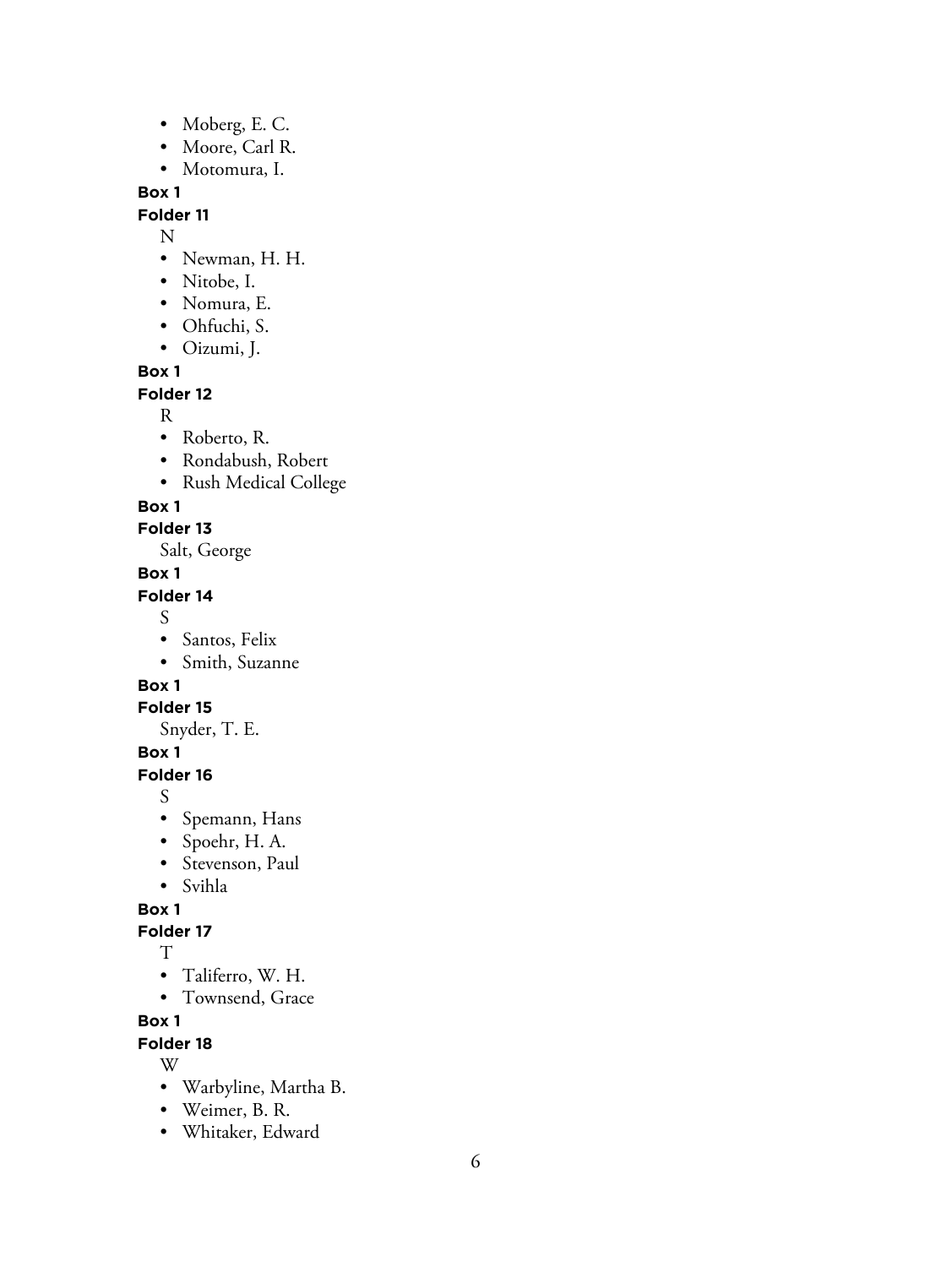- Wiebe, A. H.
- Young, William C.
- Zylstra, K.

#### **Series II: Budget Operations, 1923-1937**

**Box 2 Folder 1** Budget Recommendations-1923-1924 **Box 2 Folder 2** Budget Recommendations-1924-1925 **Box 2 Folder 3** Budget Recommendations-1925-1926 **Box 2 Folder 4** Budget Recommendations-1926-1927 **Box 2 Folder 5** Budget Recommendations-1927-1928 **Box 2 Folder 6** Budget-Approved-1928 **Box 2 Folder 7** Budget Recommendations-1929-1930 **Box 2 Folder 8** Budget Recommendations-1930-1931 **Box 2 Folder 9** Budget Operations-1930-1931 **Box 2 Folder 10** Budget-1931 **Box 2 Folder 11** Budget Recommendations-1931-1932 **Box 2 Folder 12** Budget Approved-1931-1932 **Box 2 Folder 13** Budget Operations-1931-1932 **Box 2 Folder 14**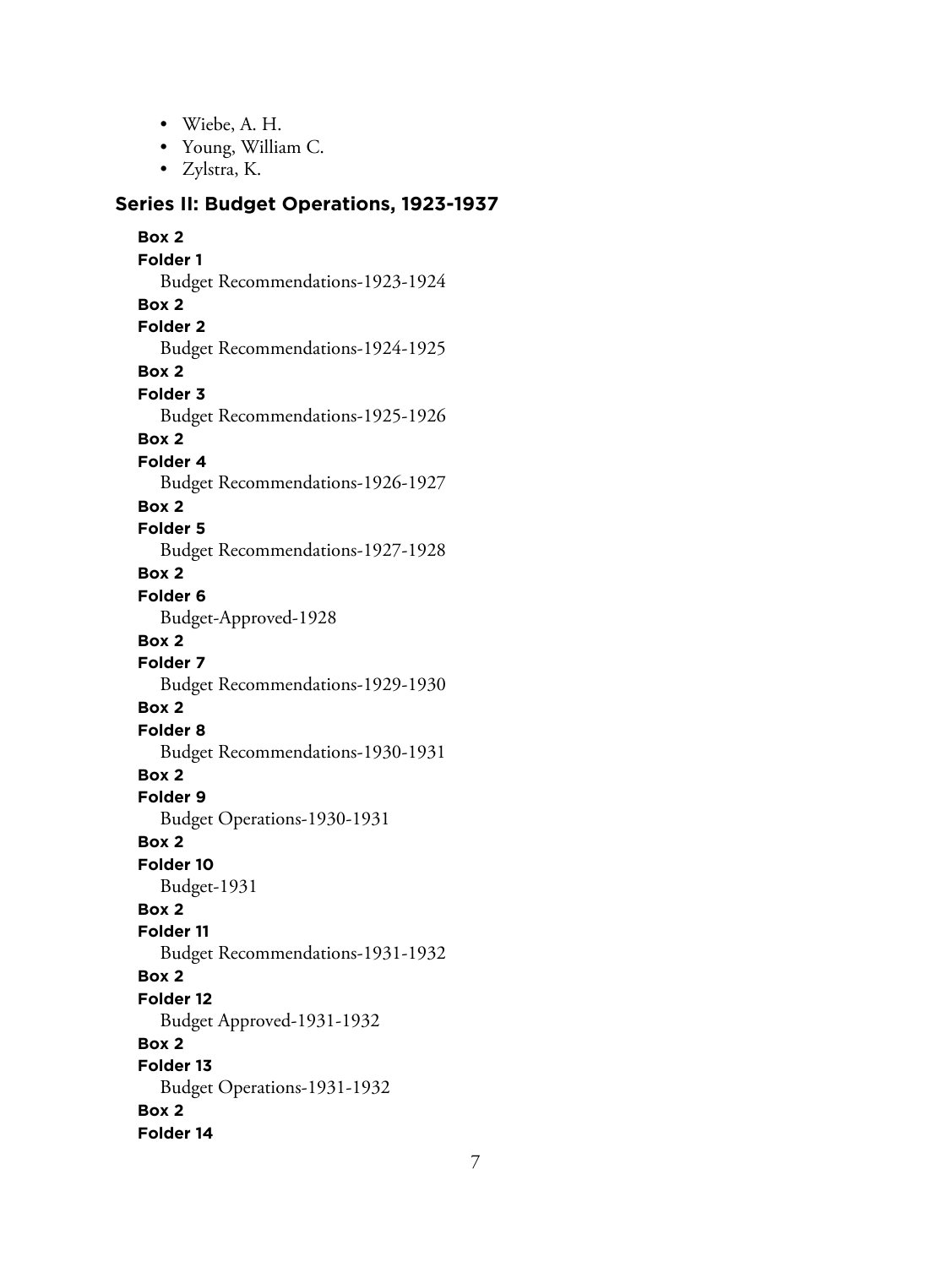Budget Recommendations-1932-1933 **Box 2 Folder 15** Budget Operations-1932-1933 **Box 2 Folder 16** Analysis of Expenditures-1932-1933 **Box 2 Folder 17** Budget Statements from Comptrollers Office-1932-1933 **Box 2 Folder 18** Budget Recommendations-1933-1934 **Box 2 Folder 19** Budget Operations-1933-1934 **Box 2 Folder 20** Zoology Department Budget "E and E"-1934-1935 **Box 2 Folder 21** Zoology Department Budget "E and E"-1935-1936 **Box 2 Folder 22** Zoology Department Budget "E and E"-1936-1937

# **Series III: Positions, Assistantships, Fellowships, 1922-1928**

**Box 3 Folder 1** Positions-1922 **Box 3 Folder 2** Fellowships-1924-1925 **Box 3 Folder 3** Fellowships-1925-1926 **Box 3 Folder 4** Fellowships-1926-1929 **Box 3 Folder 5** Recommendations for positions-1928 **Box 3 Folder 6** Recommendations for positions-1929-1931 **Box 3**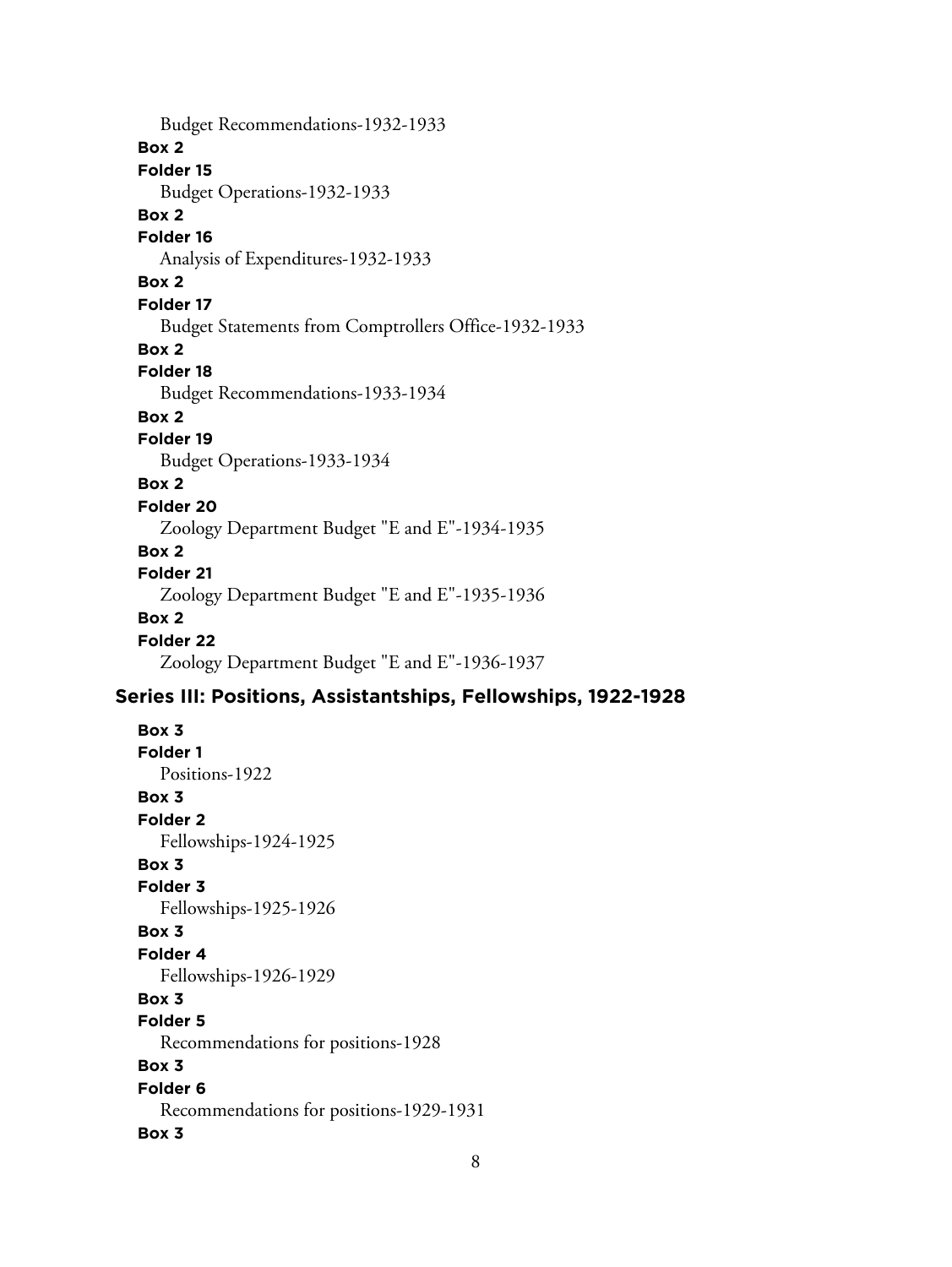**Folder 7** Misc. Inquiries regarding Assistantships and Fellowships-1929-1930 **Box 3 Folder 8** Misc. Inquiries regarding Assistantships and Fellowships-1928-1931 **Box 3 Folder 9** Summer Assistantships-1931 **Box 3 Folder 10** Assistantships-1931 **Box 3 Folder 11** Applications, Assistantships and Fellowships-1932-1933 **Box 3 Folder 12** Misc. Correspondence regarding Zoology Appointments-1933-1934 **Box 3 Folder 13** Appointments-1933-1934 **Box 3 Folder 14** Summer Assistants-1934 **Box 3 Folder 15** Applications-Fellowships and Scholarships-1933-34 **Box 3 Folder 16** Positions-1933-1934 **Box 3 Folder 17** Misc. Inquiries-1933-1934 **Box 3 Folder 18** Misc. Inquiries-1935-1936 **Box 3 Folder 19** Misc. Inquiries-1937-1938 **Series IV: Records Box 4 Folder 1** Announcement of Courses-1922-1928 **Box 4**

**Folder 2**

Building Changes-1915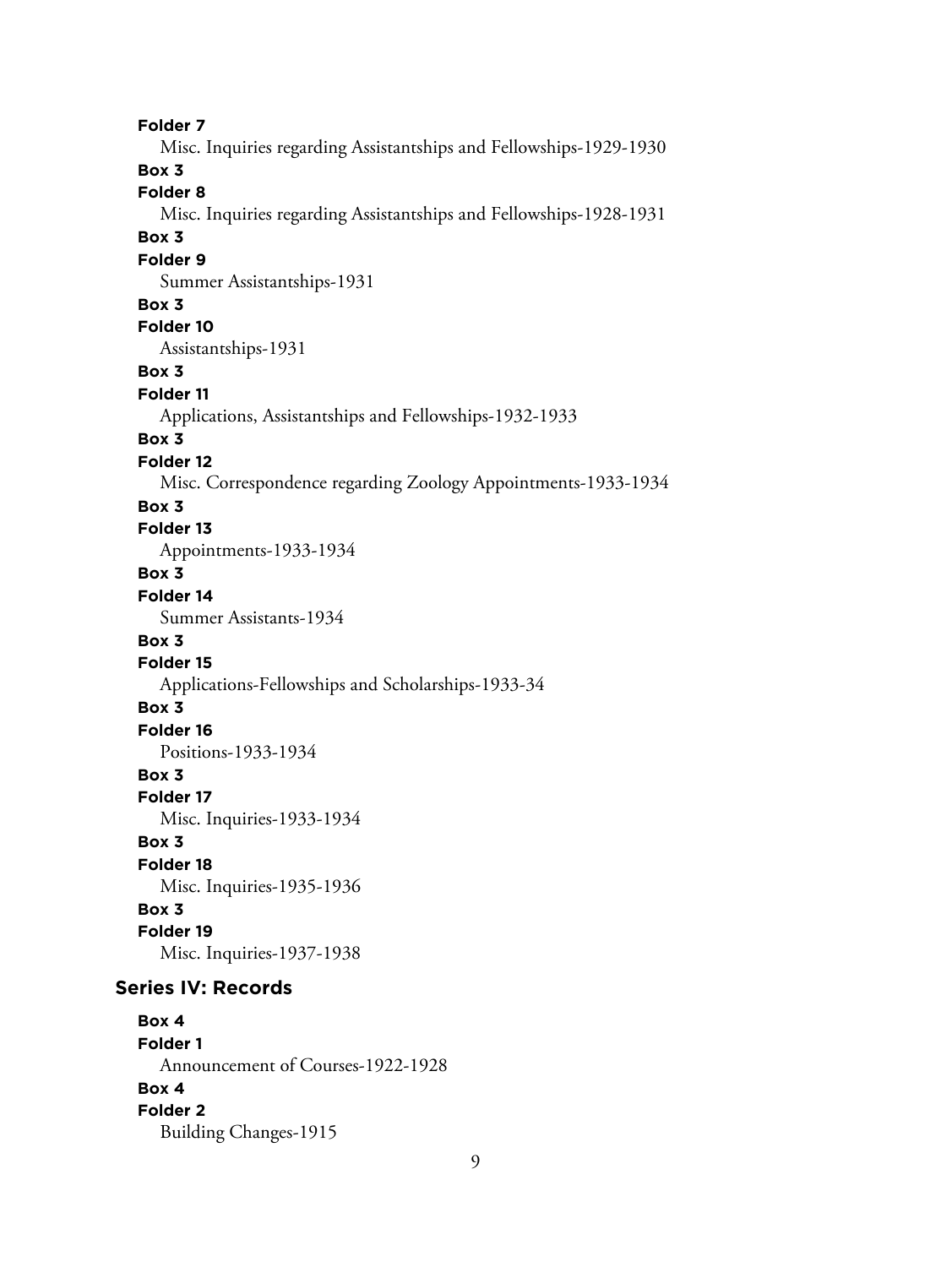**Box 4 Folder 3** Bus, Zoology **Box 4 Folder 4** Bus Reports-Zoology Department **Box 4 Folder 5** Charts, Catalogues-1923 **Box 4 Folder 6** Circular-1922 **Box 4 Folder 7** Class Records-1924-1928 **Box 4 Folder 8** College Curriculum-1931-1933 **Box 4 Folder 9** Courses-Tabular Analysis-1933-1934 **Box 4 Folder 10** Maps-Library Survey-May, 1931 **Box 4 Folder 11** Medical Curriculum and Students-1932 **Box 4 Folder 12** Staff Meetings and Ph.D. Examinations-1935-1938 **Box 4 Folder 13** Masters and Preliminary Examinations **Box 4 Folder 14** Staff Meetings and Degree Examinations **Box 4 Folder 15** Staff Meetings and Degree Examinations **Box 4 Folder 16** Staff Meetings and Degree Examinations **Box 4 Folder 17** Staff Schedule-1931 **Box 4**